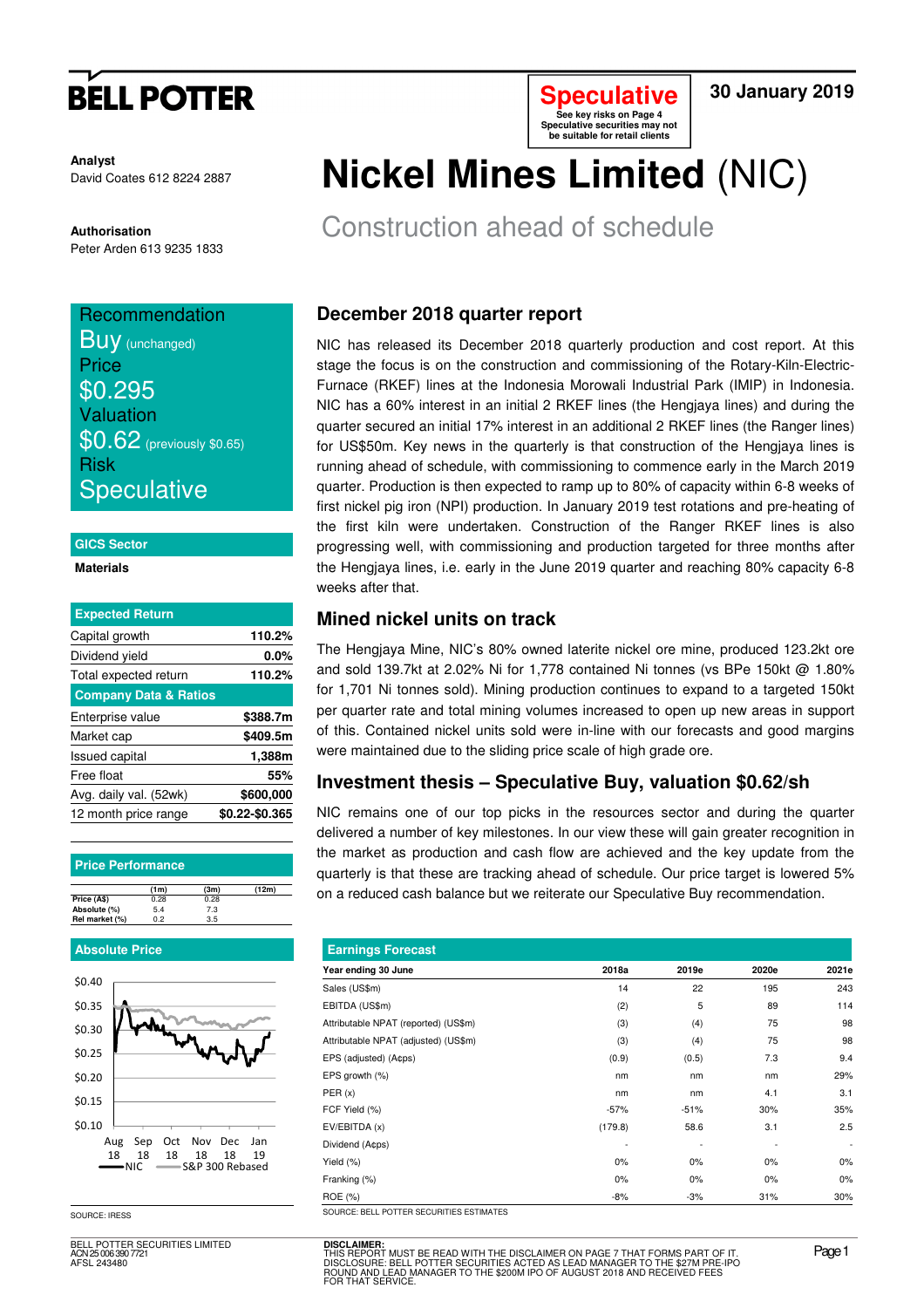## **Construction ahead of schedule**

### **December 2018 quarter report**

NIC has released its December 2018 quarterly production and cost report. At this stage the focus is on the construction and commissioning of the Rotary-Kiln-Electric-Furnace (RKEF) lines at the Indonesia Morowali Industrial Park (IMIP) in Indonesia. NIC has a 60% interest in an initial 2 RKEF lines (the Hengjaya lines) and during the quarter secured an initial 17% interest in an additional 2 RKEF lines (the Ranger lines) for US\$50m.

Key news in the quarterly is that construction of the Hengjaya lines is running ahead of schedule, with commissioning to commence early in the March 2019 quarter. Production is then expected to ramp up to 80% of capacity within 6-8 weeks of first nickel pig iron (NPI) production. In January 2019 test rotations and pre-heating of the first kiln were undertaken.

Construction of the Ranger RKEF lines is also progressing well, with commissioning and production targeted for three months after the Hengjaya lines, i.e. early in the June 2019 quarter and reaching 80% capacity 6-8 weeks after that.

By the end of CY19 (and possibly by the start of the December 2019 quarter) all four lines expected to be up and running and NIC's current interests account for ~12ktpa of Ni in NPI production NIC has options in place to acquire exposure to up to ~29ktpa Ni in NPI production.

Key production metrics are summarised below:

| <b>Table 1 - Quarterly production summary</b> |             |         |             |          |              |
|-----------------------------------------------|-------------|---------|-------------|----------|--------------|
|                                               | Sep-18      | Dec-18  | Dec-18      | Variance | Variance     |
|                                               | Actual      | Actual  | BP est.     | qoq %    | vs BP est. % |
| Hengjaya Mine                                 |             |         |             |          |              |
| Ore sales (t)                                 | 105.620     | 139.707 | 150.000     | 32%      | $-7%$        |
| grade (% Ni)                                  | 2.04%       | 2.02%   | 1.80%       | $-1.0%$  | 12.2%        |
| Contained nickel (t Ni)                       | 1,357       | 1,778   | 1.701       | 31%      | 5%           |
| Mine OPEX (US\$/t)                            | \$22.70     | \$25.55 | \$21.15     | 13%      | 21%          |
| Avg price received (US\$/t)                   | \$32.44     | \$31.78 | \$23.00     | $-2%$    | 38%          |
| <b>RKEF NPI production</b>                    |             |         |             |          |              |
| NPI production (t)                            | $\mathbf 0$ | 0       | $\mathbf 0$ | na       | na           |
| NPI grade (% Ni)                              | 0.0%        | 0.0%    | 0.0%        | na       | na           |
| Contained nickel (t)                          | 0           | 0       | 0           | na       | na           |
| Costs                                         |             |         |             |          | na           |
| Cash costs (US\$/t Ni)                        | \$0         | \$0     | \$0         | na       | na           |
| AISC (US\$/t Ni)                              | \$0         | \$0     | \$0         | na       | na           |

SOURCE: COMPANY DATA AND BELL POTTER SECURITIES ESTIMATES

Other key takeaways from the quarterly report include:

- Ore sales volumes increased back towards expectations following shipping disruptions in the September quarter;
- This was offset by higher mined grades which resulted in the contained nickel tonnes increasing 31% qoq. Combined with a higher ore sales price (calculated on a sliding price scale) our forecast revenues for FY19 are slightly increased compared with the sale prices we had forecast for lower grade ore;
- Operating costs were slightly higher on elevated strip ratios as two new pits were opened up. Other expansion activities included completion of an expanded jetty stockpile area and civil works for the jetty expansion. Access was approved to the Phase 2 mining area and construction of a new haul road (which will allow larger capacity trucks) will commence in the current quarter; and
- Key milestones from the quarter already incorporated into our forecasts are the granting of a 7 year 100% tax reduction, plus 2 year 50% tax reduction and the acquisition of the 17% interest (with an option to acquire up to 80%) in the Ranger RKEF lines.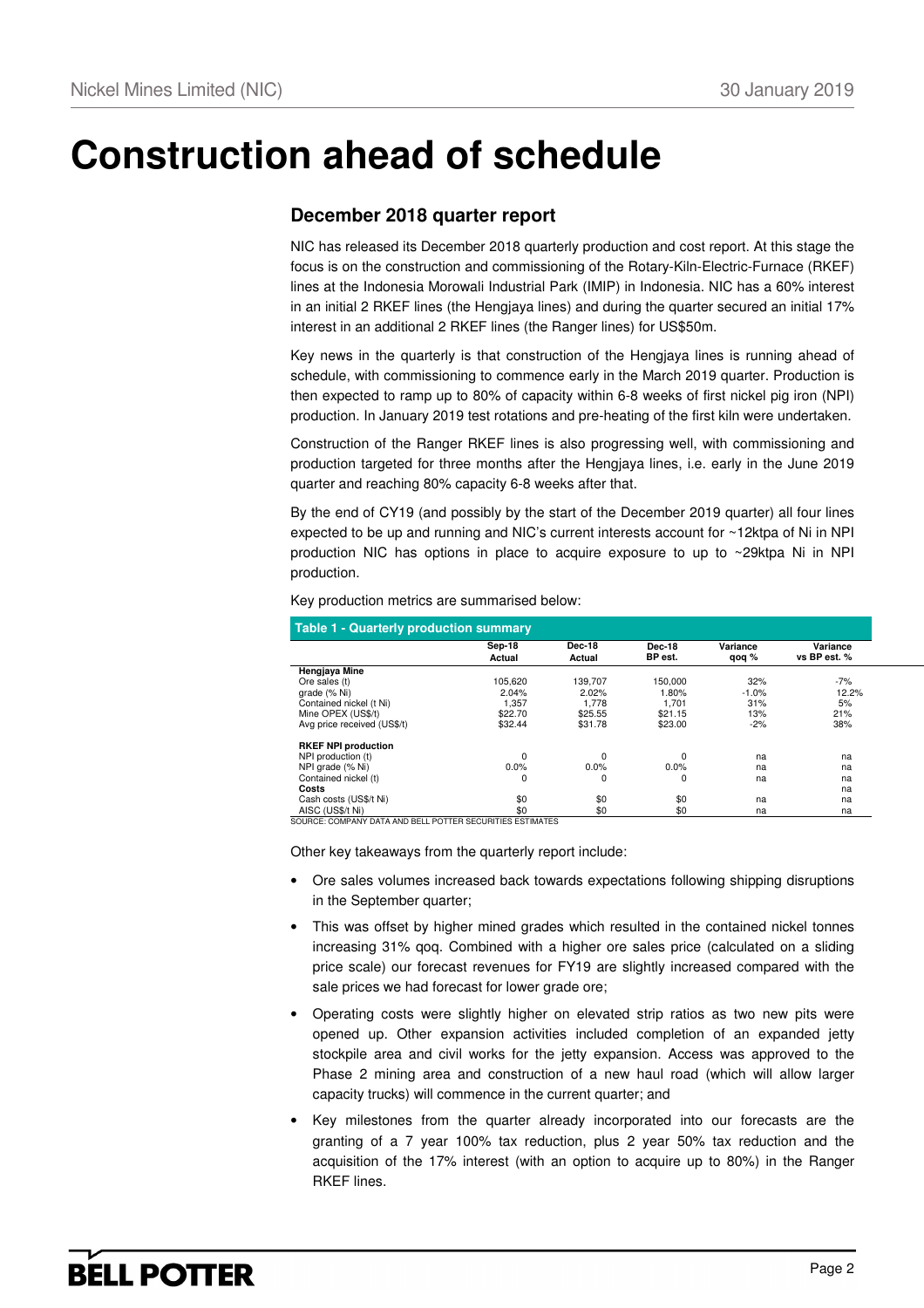### **Changes to our forecasts**

Beyond updating our forecasts for the December 2018 quarter production and cost report, we make the following changes to our modelled assumptions:

- Make minor increases to our FY20 NPI production forecast following the construction update in the December quarterly, which indicates that production will ramp-up ahead of our forecasts;
- Incorporate our latest currency and commodity price forecasts, which includes a 7% reduction to our FY19 nickel price; and
- Update for the latest capital structure and cash position, which captures the US\$50m payment during the quarter for the initial 17% interest in the two additional RKEF lines (the Ranger lines), currently under construction.

The resulting changes to our forecasts and valuation are summarised in the table below:

|                                      | <b>Previous</b>          |                |               | <b>New</b>    |                          |               | Change        |               |               |
|--------------------------------------|--------------------------|----------------|---------------|---------------|--------------------------|---------------|---------------|---------------|---------------|
| Year end 30 June                     | <b>Jun-19</b>            | <b>Jun-20</b>  | <b>Jun-21</b> | <b>Jun-19</b> | <b>Jun-20</b>            | <b>Jun-21</b> | <b>Jun-19</b> | <b>Jun-20</b> | <b>Jun-21</b> |
| Prices & currency                    |                          |                |               |               |                          |               |               |               |               |
| Nickel price (US\$/lb)               | 6.55                     | 7.15           | 7.45          | 6.08          | 7.15                     | 7.45          | $-7%$         | $0\%$         | 0%            |
| Nickel price (US\$/t)                | 14,450                   | 15,763         | 16,424        | 13,411        | 15,763                   | 16,424        | $-7%$         | 0%            | $0\%$         |
| <b>US\$/A\$</b>                      | 0.73                     | 0.75           | 0.75          | 0.73          | 0.75                     | 0.75          | 0%            | $0\%$         | $0\%$         |
| <b>Production &amp; costs</b>        |                          |                |               |               |                          |               |               |               |               |
| Ore mined (Mt)                       | 607,771                  | 1,277,711      | 1,564,545     | 597,478       | 1,303,787                | 1,564,545     | $-2%$         | 2%            | 0%            |
| Nickel in ore                        | 7,052                    | 14,489         | 17,742        | 7,129         | 14,785                   | 17,742        | 1%            | 2%            | $0\%$         |
| Nickel in ore (attributable)         | 5,641                    | 10,142         | 11,177        | 5,703         | 10,349                   | 11,177        | 1%            | 2%            | 0%            |
| RKEF NPI production                  | 10,000                   | 245,000        | 300,000       | 10,000        | 250,000                  | 300,000       | 0%            | 2%            | $0\%$         |
| Contained nickel                     | 1,100                    | 26,950         | 33,000        | 1,100         | 27,500                   | 33,000        | 0%            | 2%            | $0\%$         |
| Contained nickel (attributable)      | 424                      | 10,376         | 12,705        | 424           | 10,588                   | 12,705        | 0%            | 2%            | $0\%$         |
| Cash costs (US\$/t Ni)               |                          | 7,921          | 8,073         |               | 7,828                    | 7,974         | na            | $-1%$         | $-1%$         |
| AISC (US\$/t Ni)                     | $\overline{\phantom{a}}$ | 7,980          | 8,122         |               | 7,886                    | 8,023         | na            | $-1%$         | $-1%$         |
| Earnings                             |                          |                |               |               |                          |               |               |               |               |
| Revenue (attributable, US\$m)        | 18                       | 191            | 243           | 19            | 195                      | 243           | 4%            | 2%            | $0\%$         |
| EBITDA (attributable, US\$m)         | $\overline{4}$           | 87             | 113           | 5             | 89                       | 114           | 14%           | 3%            | 1%            |
| NPAT (reported, attributable, US\$m) | (5)                      | 73             | 97            | (4)           | 75                       | 98            | na            | 3%            | 1%            |
| EPS (reported) (Acps)                | (1)                      | $\overline{7}$ | 9             | (0)           | $\overline{7}$           | 9             | na            | 3%            | 1%            |
| PER(x)                               | (50.9)                   | 4.1            | 3.1           | (57.4)        | 3.9                      | 3.0           | (6.6)         | (0.1)         | (0.0)         |
| EPS growth (%)                       | nm                       | nm             | 32%           | nm            | nm                       | 29%           | nm            | nm            | $-3%$         |
| DPS (Acps)                           |                          | ÷              |               |               | $\overline{\phantom{a}}$ |               | na            | na            | na            |
| Yield                                | 0%                       | 0%             | 0%            | 0%            | 0%                       | 0%            | 0%            | $0\%$         | 0%            |
| NPV (A\$/sh)                         | 0.55                     | 0.65           | 0.82          | 0.52          | 0.62                     | 0.84          | -6%           | $-5%$         | 3%            |
| Price Target (A\$/sh)                |                          | 0.65           |               |               | 0.62                     |               |               | $-5%$         |               |

The key change to our valuation is the lower cash balance (down from A\$90m to A\$20m following the US\$50m payment for the Ranger RKEF lines.

### **Upcoming catalysts**

Upcoming catalysts for NIC include:

- Further updates on the progress of construction and commissioning of the Hengjaya and Ranger RKEF lines;
- The March quarter production and cost report in April 2019; and
- Updates on the funding to acquire the optioned interests in the RKEF lines.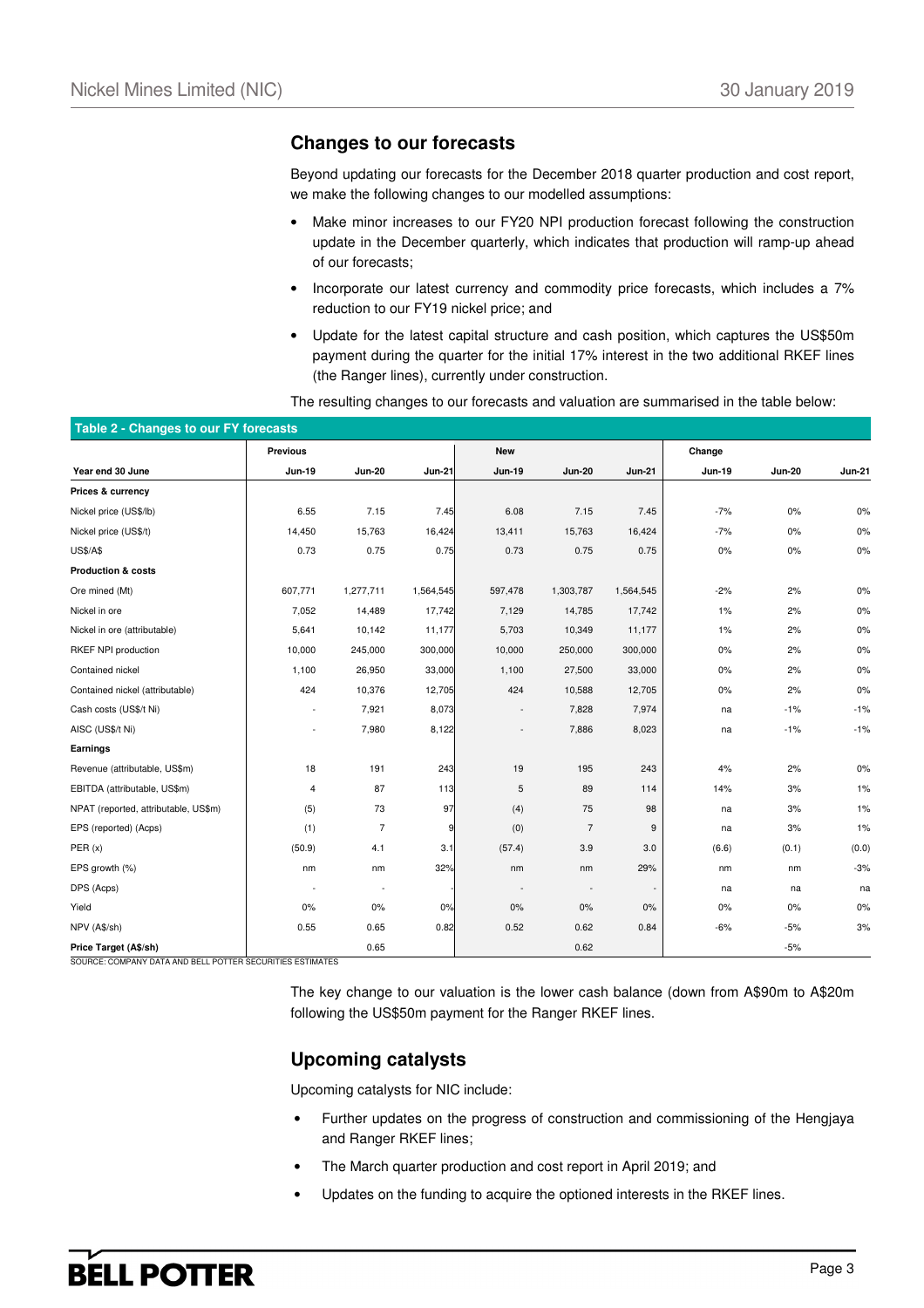# **Nickel Mines Limited (NIC)**

### **Company description: high grade, steady state producer**

Nickel Mines Limited ('Nickel Mines' or 'NIC') is a newly listed ASX company, formed in 2007. Its operations are focused in Central Sulawesi, Indonesia, where it holds a 60% interest two Rotary Kiln Electric Furnace (RKEF) lines with Shanghai Decent Investments (SDI) a subsidiary of Tsingshan Group, the world's largest stainless steel producer. The RKEF lines are located in an existing, fully integrated stainless steel production facility, the Indonesian Morowali Industrial Park (IMIP), in Central Sulawesi, Indonesia. Construction of the NIC's two RKEF lines is advanced and commissioning on track for the end of the June quarter 2019, after which production is planned to ramp up to a targeted run-rate of 16ktpa nickel in NPI (100% basis).

NIC also holds an 80% interest in Hengjaya Mine ('HM'), a high-grade, long-life nickel laterite deposit, also in Central Sulawesi in close proximity to the IMIP. The balance of the asset is owned by NIC's local Indonesian partner. The HM produces Direct Shipping Ore (DSO), the bulk of which is sold into the IMIP facility for the production of Nickel Pig Iron (NPI), a key input into stainless steel production.

### **Investment thesis – Speculative Buy, valuation \$0.62/sh**

NIC remains one of our top picks in the resources sector and during the quarter delivered a number of key milestones. In our view these will gain greater recognition in the market as production and cash flow are achieved and the key update from the quarterly is that these are tracking ahead of schedule. Our price target is lowered on the reduced cash balance but we reiterate our Speculative Buy recommendation.

### **Valuation: \$0.62/sh**

Our 12-month forward NIC valuation incorporates DCF models of its attributable interests in the Hengjaya laterite nickel ore mine (HM), a 60% interest in the two Hengjaya Nickel RKEF lines and a 16.67% interest in the two Ranger Nickel RKEF lines. lines We have constructed a discounted cash flow (DCF) model for NIC's attributable interest in these RKEF lines that are under construction at Tsingshan's IMIP facility and a DCF calculation for NIC's current 80% interest (declining to 49% from FY2023) in the Hengjaya laterite nickel ore mine. We also include a notional value for exploration and development projects, an estimate of corporate overhead costs and NIC's last reported net debt position. Our valuation is calculated on a fully diluted basis. Following the latest update, our valuation stands at \$0.65/sh.

### **Risks**

Key risks to our investment case include (but are not limited to):

- **Funding and capital management risks:** Funding and capital management risks can include access to debt and equity finance, maintaining covenants on debt finance, managing dividend payments and managing debt repayments. Exploration and development companies with no sales revenues are reliant on access to equity markets and debt financing to fund the advancement and development of their projects.
- **Operating and development risks:** Mining companies' assets are subject to risks associated with their operation and development. Risks for each company can be heightened depending on method of operation (e.g. underground versus open pit mining) or whether it is a single mine company. Development of mining assets may be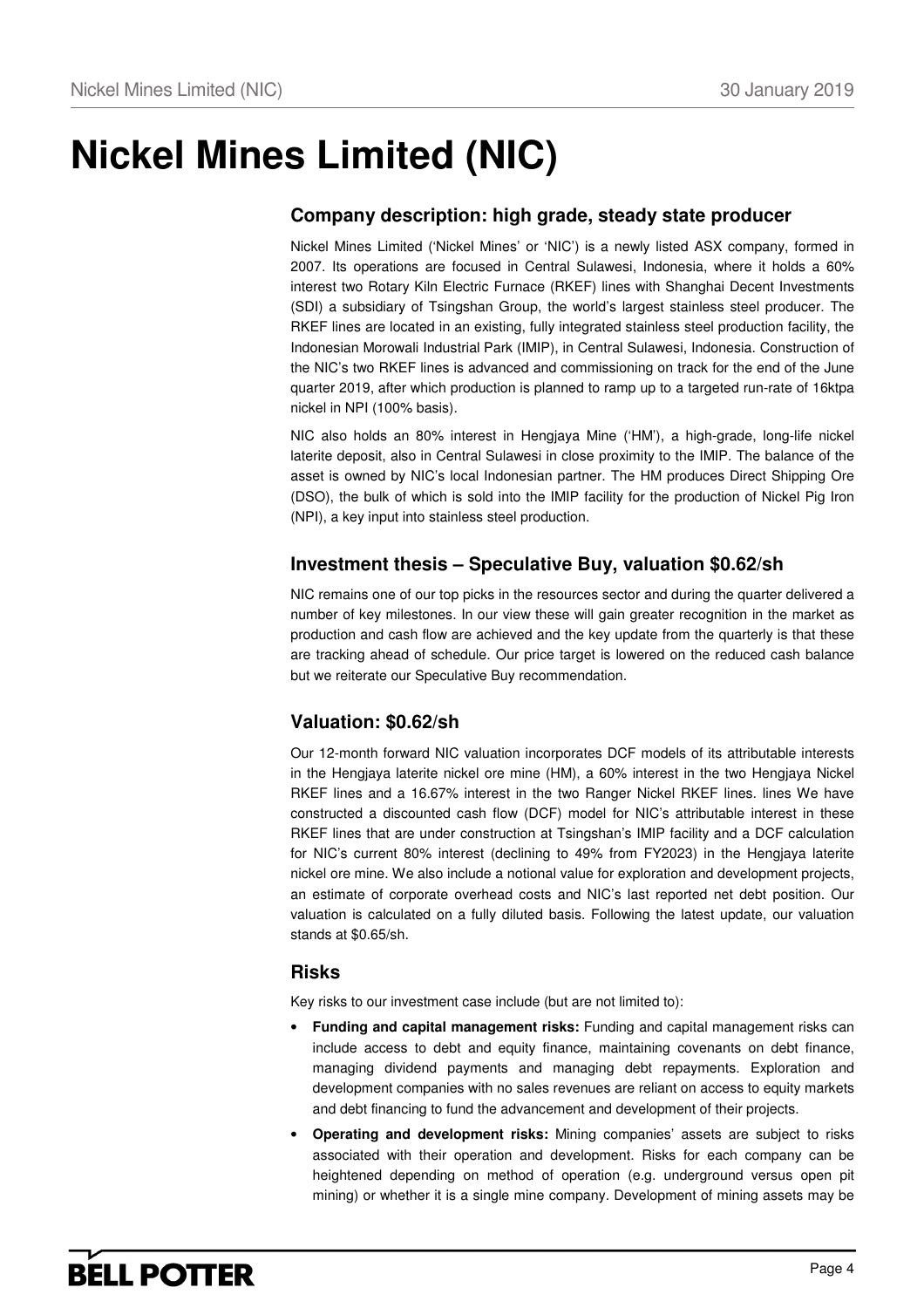subject to receiving permits, approvals timelines or weather events, causing delays to commissioning and commercial production.

- **Operating and capital cost fluctuations:** The cost and availability of exploration, development and mining inputs can fluctuate widely and cause significant differences between planned and actual operating and capital costs. Key operating costs are linked to energy and labour costs as well as access to, and availability of, technical skills, operating equipment and consumables.
- **Commodity price and exchange rate fluctuations:** The future earnings and valuations of exploration, development and producing Resources companies are subject to fluctuations in underlying commodity prices and foreign currency exchange rates.
- **Resource growth and mine life extensions:** The viability of future operations and the earnings forecasts and valuations reliant upon them may depend upon resource and reserve growth to extend mine lives, which is in turn dependent upon exploration success, of which there are no guarantees.
- **Regulatory changes risks:** Changes to the regulation of infrastructure and taxation (among other things) can impact the earnings and valuation of mining companies. NIC's assets are located in Sulawesi, Indonesia, which has in the past implemented regulatory changes related to mining project ownership, fiscal terms and mineral export requirements.
- **Sovereign risks:** Mining companies' assets are subject to the sovereign risks of the jurisdiction within which they are operating. NIC's assets are in Indonesia, a G20 country with one of the largest economies in SE Asia. Its sovereign debt is rated investment grade by the major ratings agencies.
- **Corporate/M&A risks:** Risks associated with M&A activity including differences between the entity's and the market's perception of value associated with completed transactions. NIC is the junior partner co-investing in production assets with a large, privately owned Chinese company. The strength and cohesiveness of this relationship over the long term has the potential to both add and reduce value to the partnership. One of the key mitigating factors in this respect has been the investment of a combined US\$50m by SDI and Wanlu Investments (US\$26m and US\$24m respectively) into NIC equity.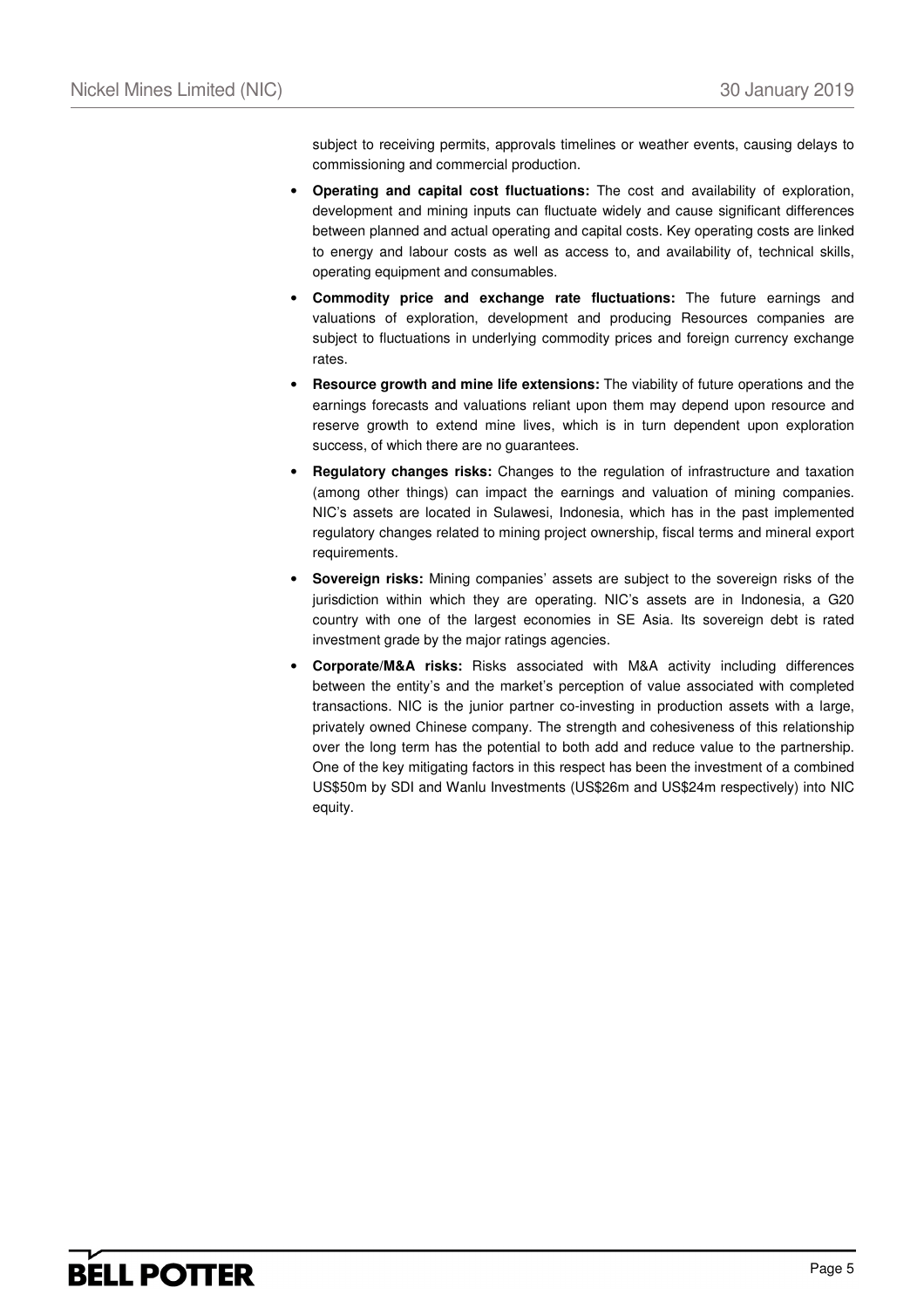## **Nickel Mines Limited** as at 30 January 2019

## Recommendation Buy, Speculative Price \$0.295

## Nickel Mines Limited (Nickel Mines Limited (Nickel Mines Limited Control Mines Limited Control Mines Limited C

#### **Table 3 - Financial summary**

| <b>PROFIT AND LOSS</b>                           |                |                |        |         |         |         | <b>FINANCIAL RATIOS</b>                     |                           |                |             |                 |                |                   |
|--------------------------------------------------|----------------|----------------|--------|---------|---------|---------|---------------------------------------------|---------------------------|----------------|-------------|-----------------|----------------|-------------------|
| Year ending 30 June                              | Unit           | 2017a          | 2018a  | 2019e   | 2020e   | 2021e   | Year ending 30 June                         | Unit                      | 2017a          | 2018a       | 2019e           | 2020e          | 2021e             |
| Revenue                                          | US\$m          | 8.6            | 13.6   | 22.3    | 194.8   | 242.7   | <b>VALUATION</b>                            |                           |                |             |                 |                |                   |
| Expense                                          | US\$m          | (11.9)         | (15.1) | (17.5)  | (105.4) | (129.0) | Attributable NPAT                           | US\$m                     | (3.8)          | (3.3)       | (4.0)           | 75.5           | 97.9              |
| <b>EBITDA</b>                                    | US\$m          | (3.3)          | (1.6)  | 4.8     | 89.4    | 113.7   | Attributable NPAT                           | A\$m                      | (5.1)          | (4.4)       | (5.4)           | 100.7          | 130.5             |
| Depreciation                                     | US\$m          | (0.1)          | (0.1)  | (1.1)   | (4.9)   | (5.8)   | <b>Reported EPS</b>                         | Ac/sh                     | (1.6)          | (0.9)       | (0.5)           | 7.3            | 9.4               |
| <b>EBIT</b>                                      | US\$m          | (3.4)          | (1.6)  | 3.7     | 84.5    | 107.9   | <b>Adjusted EPS</b>                         | Ac/sh                     | (1.6)          | (0.9)       | (0.5)           | 7.3            | 9.4               |
| Net interest expense                             | US\$m          | (0.5)          | (0.7)  | 0.0     | 0.5     | 2.7     | EPS growth                                  | %                         | nm             | nm          | nm              | nm             | 29%               |
| Unrealised gains (Impairments)                   | US\$m          |                |        |         |         |         | PER                                         | $\boldsymbol{\mathsf{x}}$ | nm             | nm          | nm              | 4.1x           | 3.1x              |
| Other                                            | US\$m          |                |        | (7.3)   |         |         | <b>DPS</b>                                  | Ac/sh                     |                |             |                 |                |                   |
| PBT                                              | US\$m          | (3.9)          | (2.3)  | (3.6)   | 85.0    | 110.6   | Franking                                    | $\%$                      | 0%             | 0%          | 0%              | 0%             | 0%                |
| Tax expense                                      | US\$m          | 0.2            | (0.7)  |         | (6.9)   | (8.8)   | Yield                                       | $\%$                      | 0%             | 0%          | 0%              | 0%             | 0%                |
| Comprehensive loss for the year                  | US\$m          | (3.7)          | (2.9)  | (3.6)   | 78.0    | 101.8   | FCF/share                                   | Ac/sh                     | (0.0)          | (16.9)      | (15.0)          | 8.8            | 10.3              |
| Non-Controlling Interest                         | US\$m          | 0.1            | 0.4    | (0.4)   | (2.5)   | (3.9)   | FCF yield                                   | $\%$                      | 0%             | $-57%$      | $-51%$          | 30%            | 35%               |
| Attributable NPAT (reported)                     | US\$m          | (3.8)          | (3.3)  | (4.0)   | 75.5    | 97.9    | P/FCFPS                                     | $\boldsymbol{\mathsf{x}}$ | $-2645.1x$     | $-1.7x$     | $-2.0x$         | 3.4x           | 2.9x              |
| NPAT (underlying)                                | US\$m          | (3.8)          | (3.3)  | (4.0)   | 75.5    | 97.9    | EV/EBITDA                                   |                           |                | $-179.8x$   | 58.6x           |                | 2.5x              |
|                                                  |                |                |        |         |         |         | <b>EBITDA</b> margin                        | X<br>$\%$                 | $-84.1x$<br>nm | nm          | 21%             | 3.1x<br>46%    | 47%               |
| <b>CASH FLOW</b>                                 |                |                |        |         |         |         |                                             | $\%$                      |                |             | 16%             | 43%            | 44%               |
|                                                  | Unit           | 2017a          | 2018a  | 2019e   | 2020e   | 2021e   | EBIT margin                                 |                           | nm<br>$-27%$   | nm<br>$-5%$ | $-2%$           |                |                   |
| Year ending 30 June                              |                |                |        |         |         |         | Return on assets                            | $\%$                      |                |             |                 | 28%            | 26%               |
| OPERATING CASHFLOW                               |                |                |        |         |         |         | Return on equity                            | %                         | 2029%          | $-8%$       | $-3%$           | 31%            | 30%               |
| Receipts                                         | US\$m          | 9.1            | 13.5   | 20.5    | 177.5   | 237.9   | <b>LIQUIDITY &amp; LEVERAGE</b>             |                           |                |             |                 |                |                   |
| Payments                                         | US\$m          | (8.8)          | (21.5) | (16.0)  | (83.4)  | (123.1) | Net debt (cash)                             | \$m                       |                |             | (18)            | (109)          | (217)             |
| Tax                                              | US\$m          |                |        |         |         | (6.9)   | ND / E                                      | $\%$                      | 0%             | $0\%$       | $-8%$           | $-38%$         | $-56%$            |
| Net interest                                     | US\$m          | 0.0            | 0.1    | 0.0     | 0.5     | 2.7     | $ND / (ND + E)$                             | $\frac{9}{6}$             | 0%             | 0%          | $-9%$           | $-60%$         | $-126%$           |
| Other                                            | US\$m<br>US\$m | (0.2)<br>0.1   | (0.3)  | 4.5     | 94.5    | 110.6   | EBITDA / Interest                           | $\boldsymbol{\mathsf{x}}$ | $-6.1x$        | $-2.4x$     | nm              | nm             | nm                |
| Operating cash flow<br><b>INVESTING CASHFLOW</b> |                |                | (8.2)  |         |         |         | <b>ATTRIBUTABLE DATA - NICKEL MINES LTD</b> |                           |                |             |                 |                |                   |
| Property, plant and equipment                    | US\$m          | (0.1)          | (0.7)  | (118.3) | (2.8)   | (2.5)   | Year ending 30 June                         | Unit                      | 2017a          | 2018a       | 2019e           | 2020e          | 2021e             |
| Mine development                                 | US\$m          |                |        | (7.6)   | (0.1)   | (0.4)   | Revenues                                    | US\$m                     | 6.9            | 10.8        | 19.1            | 184.0          | 226.3             |
| Exploration & evaluation                         | US\$m          |                |        | (0.3)   | (0.4)   | (0.4)   | <b>EBITDA</b>                               | <b>US\$m</b>              | (2.7)          | (1.2)       | 4.1             | 85.4           | 107.6             |
| Other                                            | US\$m          |                | (50.0) |         |         |         | <b>NPAT</b>                                 | US\$m                     | (3.8)          | (3.3)       | (4.0)           | 75.5           | 97.9              |
| Investing cash flow                              | US\$m          | (0.1)          | (50.7) | (126.2) | (3.3)   | (3.3)   | Net distributable cash flow                 | US\$m                     | 0.1            | 0.0         | 15.6            | 82.1           | 96.6              |
| Free Cash Flow                                   | US\$m          | (0.0)          | (58.9) | (121.7) | 91.2    | 107.3   | EV/EBITDA<br>PER                            | x<br>X                    | nm<br>nm       | nm<br>nm    | 68.6<br>nm      | 3.3<br>4.1     | 2.6<br>3.1        |
| <b>FINANCING CASHFLOW</b>                        |                |                |        |         |         |         | P/FCF                                       |                           | nm             | nm          | nm              | 3.7            | 3.2               |
| Share issues/(buy-backs)                         | US\$m          | 0.1            | 73.9   | 146.3   |         |         |                                             |                           |                |             |                 |                |                   |
| Debt proceeds                                    | US\$m          |                |        |         |         |         | ORE RESERVE AND MINERAL RESOURCE            |                           |                |             |                 |                |                   |
| Debt repayments                                  | US\$m          |                | (13.2) |         |         |         | Hengjaya Nickel Mine (HM)                   |                           |                |             | Mdmt            | % Ni           | kt Ni             |
| Distributions to non-controlling interests       | US\$m          |                |        |         |         |         | <b>Mineral Resources</b>                    |                           |                |             |                 |                |                   |
| Dividends<br>Other                               | US\$m<br>US\$m | $\overline{a}$ | (1.8)  | (7.3)   |         |         | Measured<br>Indicated                       |                           |                |             | 0.700<br>15.000 | 1.80%<br>1.90% | 12,600<br>285,000 |
| Financing cash flow                              | <b>US\$m</b>   | 0.1            | 59.0   | 139.0   |         |         |                                             |                           |                |             |                 |                |                   |
|                                                  |                |                |        |         |         |         | Inferred                                    |                           |                |             | 22.000          | 1.80%          | 396,000           |
| Change in cash                                   | US\$m          | 0.1            | 0.0    | 17.3    | 91.2    | 107.3   | Total                                       |                           |                |             | 38.000          | 1.80%          | 678,000           |
| <b>BALANCE SHEET</b>                             |                |                |        |         |         |         |                                             |                           |                |             |                 |                |                   |
|                                                  |                |                |        |         |         |         | <b>ASSUMPTIONS - Prices</b>                 |                           |                |             |                 |                | 2021e             |
| Year ending 30 June                              | Unit           | 2017a          | 2018a  | 2019e   | 2020e   | 2021e   | Year ending 30 June avg                     | Unit                      | 2017a          | 2018a       | 2019e           | 2020e          |                   |
| <b>ASSETS</b>                                    |                |                |        |         |         |         |                                             |                           |                |             |                 |                |                   |
| Cash & short term investments                    | US\$m          | 0.3            | 0.8    | 18.1    | 109.4   | 216.7   | Nickel                                      | <b>US\$/lb</b>            | \$4.60         | \$5.65      | \$6.08          | \$7.15         | \$7.45            |
| Accounts receivable                              | US\$m          | 0.3            | 0.4    | 2.2     | 19.5    | 24.3    | Nickel                                      | US\$/t                    | \$10,141       | \$12,456    | \$13,411        | \$15,763       | \$16,424          |
| Property, plant & equipment                      | US\$m          | 26.3           | 76.6   | 194.0   | 192.7   | 190.3   | Currency                                    |                           |                |             |                 |                |                   |
| Mine development expenditure                     | US\$m          |                |        | 7.4     | 6.8     | 6.4     | AUD:USD                                     |                           | 0.75           | 0.78        | 0.73            | 0.75           | 0.75              |
| Exploration & evaluation                         | US\$m          |                |        | 0.2     | 0.6     | 0.9     |                                             |                           |                |             |                 |                |                   |
| Other                                            | US\$m          | 1.1            | 1.6    | 1.6     | 1.6     | 1.6     | <b>ASSUMPTIONS - Production &amp; costs</b> |                           |                |             |                 |                |                   |
| <b>Total assets</b>                              | US\$m          | 27.9           | 79.4   | 223.6   | 330.6   | 440.2   | Year ending 30 June                         | Unit                      | 2017a          | 2018a       | 2019e           | 2020e          | 2021e             |
| <b>LIABILITIES</b>                               |                |                |        |         |         |         | Hengjaya Mine                               |                           |                |             |                 |                |                   |
| Accounts payable                                 | US\$m          | 12.3           | 2.9    | 4.4     | 26.4    | 32.3    | Ore mined                                   | wmt                       | 303,597        | 391,362     | 597,478         | 1,303,787      | 1,564,545         |
| Income tax payable                               | US\$m          | 0.4            | 0.7    |         | 6.9     | 8.8     | Ore grade                                   | % Ni                      | 2.1%           | 2.1%        | 1.9%            | 1.8%           | 1.8%              |
| Borrowings                                       | US\$m          | 13.5           |        |         |         |         | Nickel in ore                               | t Ni                      | 6,254          | 8,062       | 7,129           | 14,785         | 17,742            |
| Other                                            | US\$m          | 0.6            | 0.8    | 1.4     | 1.4     | 1.4     | Nickel in ore (attributable)                | t Ni                      | 5,003          | 6,450       | 5,703           | 10,349         | 11,177            |
| <b>Total liabilities</b>                         | US\$m          | 26.8           | 4.3    | 5.8     | 34.7    | 42.5    | <b>RKEF (IMIP)</b>                          |                           |                |             |                 |                |                   |
| <b>SHAREHOLDER'S EQUITY</b>                      |                |                |        |         |         |         | NPI production                              | $\ddagger$                |                |             | 10,000          | 250,000        | 300,000           |
| Share capital                                    | US\$m          | 26.2           | 103.1  | 249.4   | 249.4   | 249.4   | Contained nickel                            | t Ni                      |                |             | 1,100           | 27,500         | 33,000            |
| Reserves                                         | US\$m          | (0.6)          | (0.6)  | (0.6)   | (0.6)   | (0.6)   | Contained nickel (attributable)             | t Ni                      |                |             | 424             | 10,588         | 12,705            |
| Retained earnings                                | US\$m          | (26.0)         | (29.3) | (33.3)  | 42.2    | 140.1   | Costs                                       |                           |                |             |                 |                |                   |
| <b>Total equity</b>                              | US\$m          | (0.4)          | 73.2   | 215.5   | 291.0   | 388.9   | Cash costs                                  | US\$/t Ni                 |                |             |                 | \$7,828        | \$7,974           |
|                                                  |                |                |        |         |         |         |                                             |                           |                |             |                 |                |                   |
| Weighted average shares                          | m              | 316.6          | 461.8  | 1,094.2 | 1,384.0 | 1,388.0 | All-in-Sustaining-Costs (AISC)              | US\$/t Ni                 |                |             |                 | \$7,886        | \$8,023           |
|                                                  |                |                |        |         |         |         |                                             |                           |                |             |                 |                |                   |
| <b>CAPITAL STRUCTURE</b>                         |                |                |        |         |         |         | <b>VALUATION</b>                            |                           |                |             |                 |                |                   |

|                                     |             |                            |         | -------------              |           |        |         |
|-------------------------------------|-------------|----------------------------|---------|----------------------------|-----------|--------|---------|
|                                     |             |                            |         | Ordinary shares (m)        |           |        | 1,388.0 |
| Shares on issue                     | m           |                            | 1.107.7 | Options in the money (m)   |           |        |         |
| Total shares on issue               | m           | (add 280.3m escrow shares) | 1.388.0 | Total shares diluted (m)   |           |        | 1.388.0 |
| <b>Share price</b>                  | A\$/sh      |                            | 0.295   |                            | Valuation |        |         |
| Market capitalisation               | A\$m        |                            | 409.5   | Sum-of-the-parts           | A\$m      | A\$/sh |         |
| Net cash                            | A\$m        |                            | 20.8    | RKEF (NPV12)               | 773.0     | 0.56   |         |
| Enterprise value (undiluted)        | A\$m        |                            | 388.7   | Hengjaya Mine (NPV12)      | 60.7      | 0.04   |         |
| Options outstanding (m)             | m           |                            | 0.0     | Other exploration          | 25.0      | 0.02   |         |
| Options (in the money)              | m           |                            | 0.0     | Corporate overheads        | (18.6)    | (0.01) |         |
| Issued shares (diluted for options) |             |                            | .388.0  | Subtotal                   | 840.1     | 0.61   |         |
| Market capitalisation (diluted)     | A\$m        |                            | 409.5   | Net cash (debt)            | 20.8      | 0.01   |         |
| Net cash + options                  | A\$m        |                            | 20.8    | <b>Total (undiluted)</b>   | 860.9     | 0.62   |         |
| Enterprise value (diluted)          | <b>A\$m</b> |                            | 388.7   | Dilutive effect of options |           |        |         |
|                                     |             |                            |         | Add coop from ontional     |           |        |         |

| <b>MAJOR SHAREHOLDERS</b>              |       |       | <b>Total (diluted)</b> | 860.9 | 0.62 |
|----------------------------------------|-------|-------|------------------------|-------|------|
| Shareholder                            |       | m     |                        |       |      |
| Directors and Management               | 13.7% | 189.8 |                        |       |      |
| Shanghai Decent (SDI)                  | 11.6% | 161.7 |                        |       |      |
| Shanghai Wanlu                         | 10.8% | 149.3 |                        |       |      |
| <b>BlackRock Investment Management</b> | 9.9%  | 137.9 |                        |       |      |
| Regal FM                               | 5.1%  | 71.0  |                        |       |      |

| <b>FINANCIAL RATIOS</b>                     |               |             |           |                   |           |           |
|---------------------------------------------|---------------|-------------|-----------|-------------------|-----------|-----------|
| Year ending 30 June                         | Unit          | 2017a       | 2018a     | 2019e             | 2020e     | 2021e     |
| <b>VALUATION</b>                            |               |             |           |                   |           |           |
| Attributable NPAT                           | US\$m         | (3.8)       | (3.3)     | (4.0)             | 75.5      | 97.9      |
| Attributable NPAT                           | A\$m          | (5.1)       | (4.4)     | (5.4)             | 100.7     | 130.5     |
| <b>Reported EPS</b>                         | Ac/sh         | (1.6)       | (0.9)     | (0.5)             | 7.3       | 9.4       |
| <b>Adjusted EPS</b>                         | Ac/sh         | (1.6)       | (0.9)     | (0.5)             | 7.3       | 9.4       |
| EPS growth                                  | $\%$          | nm          | nm        | nm                | nm        | 29%       |
| <b>PER</b>                                  | X             | nm          | nm        | nm                | 4.1x      | 3.1x      |
| <b>DPS</b>                                  | Ac/sh         |             |           |                   |           |           |
| Franking                                    | %             | 0%          | 0%        | 0%                | 0%        | 0%        |
| Yield                                       | %             | 0%          | 0%        | 0%                | 0%        | 0%        |
| FCF/share                                   | Ac/sh         | (0.0)       | (16.9)    | (15.0)            | 8.8       | 10.3      |
| FCF yield                                   | $\%$          | 0%          | $-57%$    | $-51%$            | 30%       | 35%       |
| P/FCFPS                                     | X             | $-2645.1x$  | $-1.7x$   | $-2.0x$           | 3.4x      | 2.9x      |
| EV/EBITDA                                   | X             | $-84.1x$    | $-179.8x$ | 58.6x             | 3.1x      | 2.5x      |
| EBITDA margin                               | %             | nm          | nm        | 21%               | 46%       | 47%       |
| EBIT margin                                 | %             | nm          | nm        | 16%               | 43%       | 44%       |
|                                             |               |             |           |                   |           |           |
| Return on assets                            | %             | $-27%$      | $-5%$     | $-2%$             | 28%       | 26%       |
| Return on equity                            | %             | 2029%       | $-8%$     | $-3%$             | 31%       | 30%       |
| <b>LIQUIDITY &amp; LEVERAGE</b>             |               |             |           |                   |           |           |
| Net debt (cash)                             | \$m           |             |           | (18)              | (109)     | (217)     |
| ND / E                                      | %             | 0%          | 0%        | $-8%$             | $-38%$    | $-56%$    |
| $ND / (ND + E)$                             | %             | 0%          | 0%        | $-9%$             | $-60%$    | $-126%$   |
| EBITDA / Interest                           | x             | -6.1x       | $-2.4x$   | nm                | nm        | nm        |
| <b>ATTRIBUTABLE DATA - NICKEL MINES LTD</b> |               |             |           |                   |           |           |
| Year ending 30 June                         | Unit          | 2017a       | 2018a     | 2019e             | 2020e     | 2021e     |
| Revenues                                    | US\$m         | 6.9         | 10.8      | 19.1              | 184.0     | 226.3     |
| EBITDA                                      | US\$m         | (2.7)       | (1.2)     | 4.1               | 85.4      | 107.6     |
| <b>NPAT</b>                                 | US\$m         | (3.8)       | (3.3)     | (4.0)             | 75.5      | 97.9      |
| Net distributable cash flow                 | US\$m         | 0.1         | 0.0       | 15.6              | 82.1      | 96.6      |
| EV/EBITDA                                   | x             | nm          | nm        | 68.6              | 3.3       | 2.6       |
| PFR                                         | X             | nm          | nm        | nm                | 4.1       | 3.1       |
| P/FCF                                       | X             | nm          | nm        | nm                | 3.7       | 3.2       |
| ORE RESERVE AND MINERAL RESOURCE            |               |             |           |                   |           |           |
| Hengjaya Nickel Mine (HM)                   |               |             |           | Mdmt              | % Ni      | kt Ni     |
| <b>Mineral Resources</b>                    |               |             |           |                   |           |           |
| Measured                                    |               |             |           | 0.700             | 1.80%     | 12,600    |
| Indicated                                   |               |             |           | 15.000            | 1.90%     | 285,000   |
| Inferred                                    |               |             |           | 22.000            | 1.80%     | 396,000   |
| Total                                       |               |             |           | 38.000            | 1.80%     | 678,000   |
|                                             |               |             |           |                   |           |           |
| <b>ASSUMPTIONS - Prices</b>                 |               |             |           |                   |           |           |
| Year ending 30 June avg                     | Unit          | 2017a       | 2018a     | 2019e             | 2020e     | 2021e     |
|                                             |               |             |           |                   |           |           |
| Nickel                                      | US\$/lb       | \$4.60      | \$5.65    | \$6.08            | \$7.15    | \$7.45    |
| Nickel                                      | <b>US\$/t</b> | \$10,141    | \$12,456  | \$13,411          | \$15,763  | \$16,424  |
| Currency                                    |               |             |           |                   |           |           |
| AUD:USD                                     |               | 0.75        | 0.78      | 0.73              | 0.75      | 0.75      |
|                                             |               |             |           |                   |           |           |
| <b>ASSUMPTIONS - Production &amp; costs</b> |               |             |           |                   |           |           |
| Year ending 30 June                         | Unit          | Ĵ.<br>2017a | 2018a     | 2019e             | 2020e     | 2021e     |
| Hengjaya Mine                               |               |             |           |                   |           |           |
| Ore mined                                   | wmt           | 303,597     | 391,362   | 597,478           | 1,303,787 | 1,564,545 |
| Ore grade                                   | % Ni          | 2.1%        | 2.1%      | 1.9%              | 1.8%      | 1.8%      |
| Nickel in ore                               | t Ni          | 6,254       | 8,062     | 7,129             | 14.785    | 17,742    |
| Nickel in ore (attributable)                | t Ni          | 5,003       | 6,450     | 5,703             | 10,349    | 11,177    |
| RKEF (IMIP)                                 |               |             |           |                   |           |           |
| NPI production                              | t             |             |           | 10,000            | 250,000   | 300,000   |
| Contained nickel                            | t Ni          |             |           | 1,100             | 27,500    | 33,000    |
|                                             |               |             |           |                   |           |           |
| Contained nickel (attributable)             | t Ni          |             |           | 424               | 10,588    | 12,705    |
| Costs                                       |               |             |           |                   |           |           |
| Cash costs                                  | US\$/t Ni     |             |           |                   | \$7,828   | \$7,974   |
| All-in-Sustaining-Costs (AISC)              | US\$/t Ni     |             |           |                   | \$7,886   | \$8,023   |
|                                             |               |             |           |                   |           |           |
| <b>VALUATION</b>                            |               |             |           |                   |           |           |
| Ordinary shares (m)                         |               |             |           |                   |           | 1,388.0   |
| Options in the money (m)                    |               |             |           |                   |           |           |
| Total shares diluted (m)                    |               |             |           | <b>CONTRACTOR</b> |           | 1,388.0   |
|                                             |               |             | Valuation |                   |           |           |
| Sum-of-the-parts                            |               |             | A\$m      | A\$/sh            |           |           |
| RKEF (NPV12)                                |               |             | 773.0     | 0.56              |           |           |
| Hengjaya Mine (NPV12)                       |               |             | 60.7      | 0.04              |           |           |
| Other exploration                           |               |             | 25.0      | 0.02              |           |           |
| Corporate overheads                         |               |             | (18.6)    | (0.01)            |           |           |
| Subtotal                                    |               |             | 840.1     | 0.61              |           |           |
| Net cash (debt)                             |               |             | 20.8      | 0.01              |           |           |
| Total (undiluted)                           |               |             | 860.9     | 0.62              |           |           |
| Dilutive effect of options                  |               |             |           |                   |           |           |
|                                             |               |             |           |                   |           |           |
| Add cash from options                       |               |             | 860.9     | 0.62              |           |           |
| <b>Total (diluted)</b>                      |               |             |           |                   |           |           |

SOURCE: BELL POTTER SECURITIES ESTIMATES